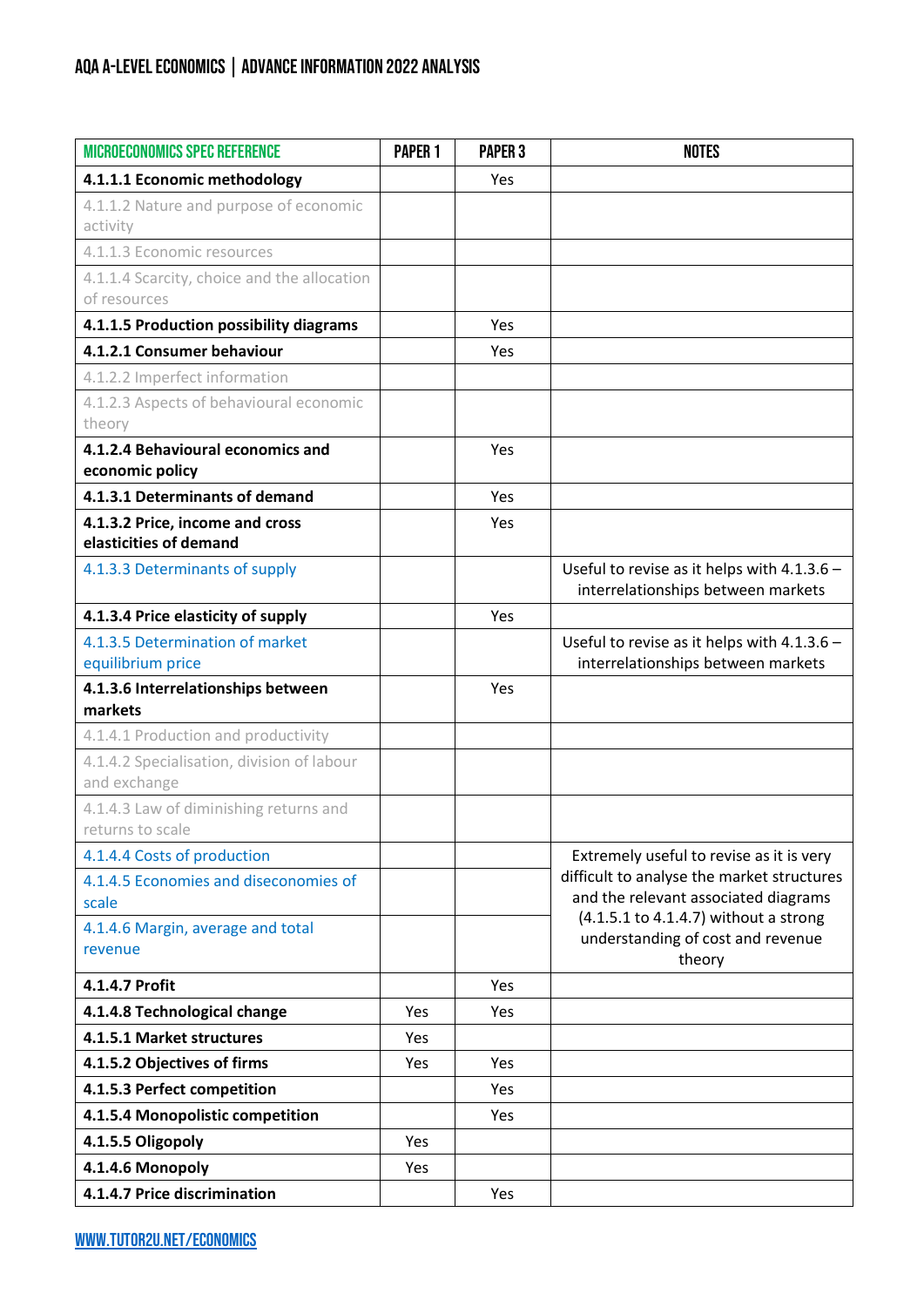## AQA A-LEVEL ECONOMICS | ADVANCE INFORMATION 2022 ANALYSIS

| <b>MICROECONOMICS SPEC REFERENCE</b>                                                            | <b>PAPER 1</b> | <b>PAPER 3</b> | <b>NOTES</b> |
|-------------------------------------------------------------------------------------------------|----------------|----------------|--------------|
| 4.1.5.8 Dynamics of competition and<br>competitive market processes                             | <b>Yes</b>     | Yes            |              |
| 4.1.5.9 Contestable and non-contestable<br>markets                                              | <b>Yes</b>     |                |              |
| 4.1.5.10 Market structure, efficiency<br>and resource allocation                                | Yes            |                |              |
| 4.1.5.11 Consumer and producer surplus                                                          |                | Yes            |              |
| 4.1.6.1 Demand for labour - MRP theory                                                          | <b>Yes</b>     |                |              |
| 4.1.6.2 Influences on supply of labour                                                          | <b>Yes</b>     |                |              |
| 4.1.6.3 Determination of wages and<br>employment in perfectly competitive<br>labour markets     | <b>Yes</b>     |                |              |
| 4.1.6.4 Determination of wages and<br>employment in imperfectly competitive<br>labour markets   | Yes            | Yes            |              |
| 4.1.6.5 Influence of trade unions                                                               | <b>Yes</b>     |                |              |
| 4.1.6.6 NMW                                                                                     | Yes            |                |              |
| 4.1.6.7 Discrimination in the labour<br>market                                                  | Yes            |                |              |
| 4.1.7.1 Distribution of income and<br>wealth                                                    | Yes            |                |              |
| 4.1.7.2 Problem of poverty                                                                      | <b>Yes</b>     | Yes            |              |
| 4.1.7.3 Policies to alleviate poverty and<br>influence the distribution of income and<br>wealth | <b>Yes</b>     |                |              |
| 4.1.8.1 How markets and prices allocate<br>resources                                            | <b>Yes</b>     |                |              |
| 4.1.8.2 Meaning of market failure                                                               | Yes            | Yes            |              |
| 4.1.8.3 Public goods                                                                            | Yes            |                |              |
| 4.1.8.4 Externalities                                                                           | Yes            | Yes            |              |
| 4.1.8.5 Merit and demerit goods                                                                 | Yes            |                |              |
| 4.1.8.6 Market imperfections                                                                    | Yes            | Yes            |              |
| 4.1.8.7 Competition policy                                                                      |                |                |              |
| 4.1.8.8 Public ownership, privatisation,<br>regulation and deregulation                         | Yes            |                |              |
| 4.1.8.9 Government intervention in<br>markets                                                   | Yes            | Yes            |              |
| 4.1.8.10 Government failure                                                                     | Yes            | Yes            |              |